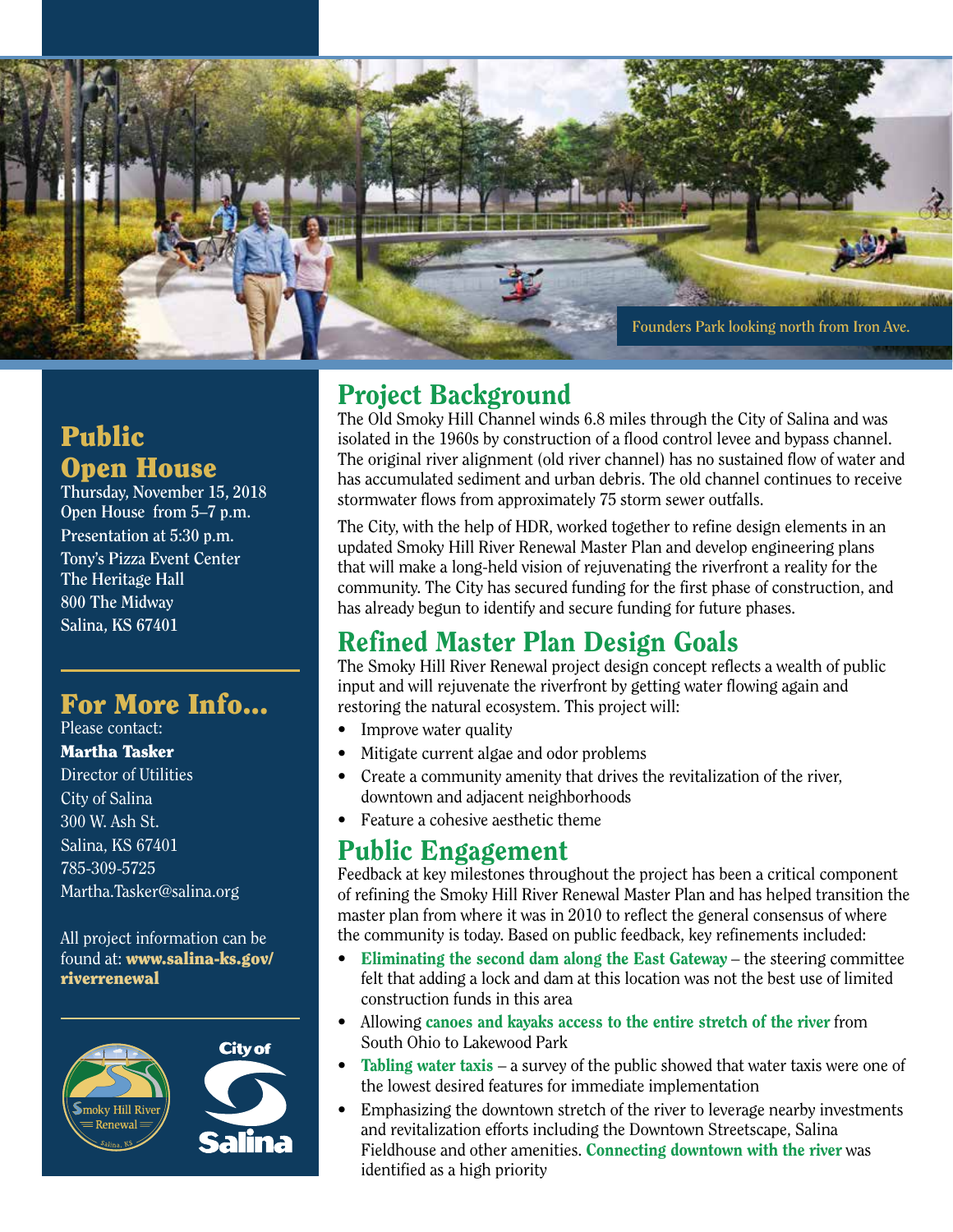## Amenities & Aesthetics

The first phase of construction primarily focuses on restoring the flow of water within the channel. Future phases include construction of many amenities that have the potential to attract visitors from the region and beyond, help drive economic growth throughout the community, and transform currently underutilized green space into a one-of-a-kind recreational complex.

A consistent aesthetic treatment will be used throughout the river corridor and will be incorporated within many amenities. The steering committee provided aesthetic direction throughout the planning process and gravitated towards a design that would be timeless. The river's downtown reaches will be more urban in character and will tie in with Santa Fe Avenue Streetscape improvements. Design will then transition to a more natural or native aesthetic away from the downtown core. Art was seen as being an important feature that will be incorporated where possible and as desired.

# FUTURE AMENITIES

- Canoe and kayak launches
- Wilderness trail
- Maintenance and boathouse facilities
	-





• Boardwalk • River overlooks/beacons • Step pools • Canoe slides

- Shared space street
- Water features/falls
- Canoe discovery trail
- Hiking and biking trails